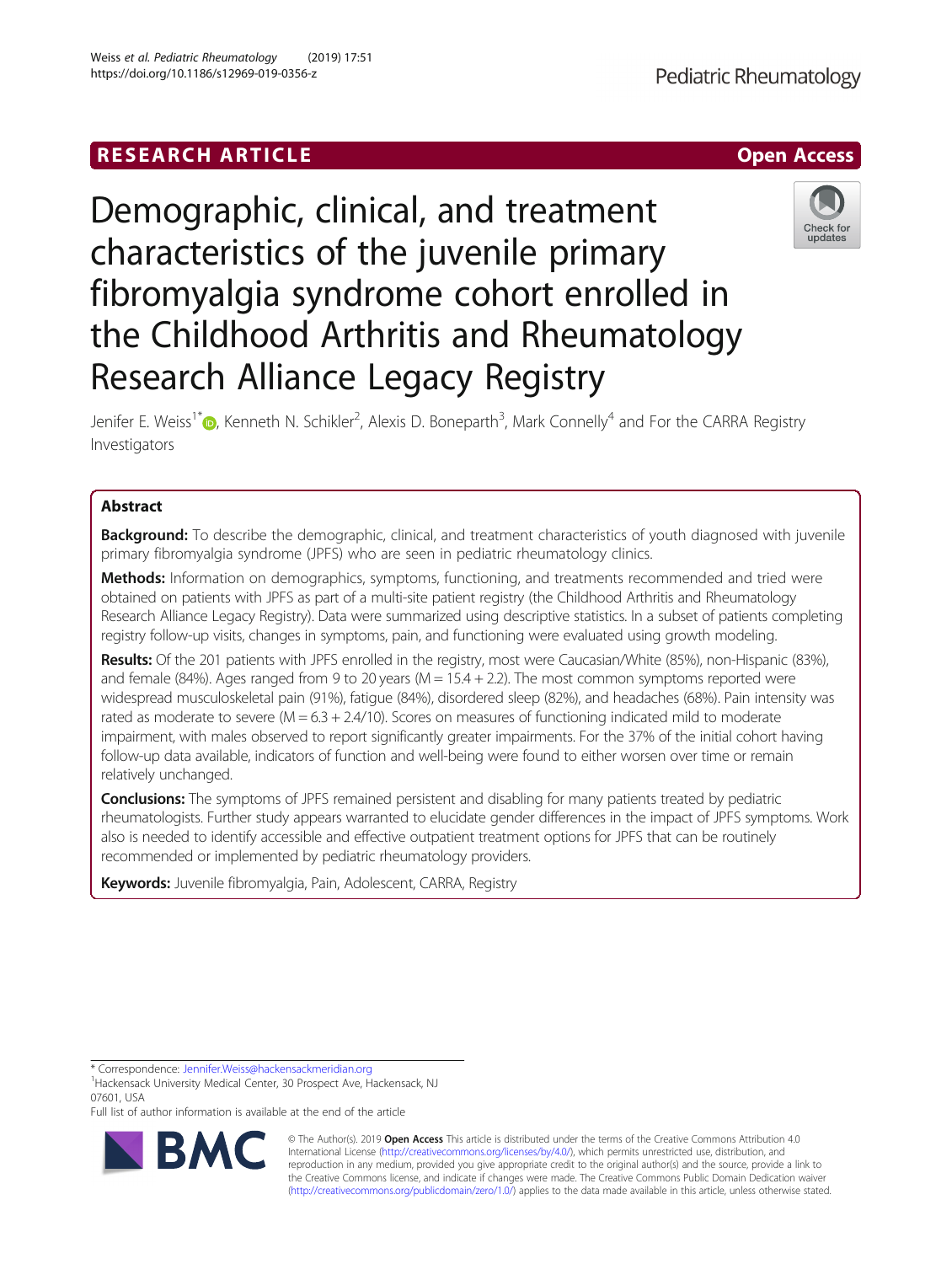# Background

Juvenile primary fibromyalgia syndrome (JPFS) is an idiopathic chronic pain syndrome thought to affect up to 6% of children and adolescents  $[1-4]$  $[1-4]$  $[1-4]$  $[1-4]$  $[1-4]$ . Clinical features of the condition were first described by Yunus and Masi in 1985 based on a sample of 33 children [[5\]](#page-7-0). JPFS was characterized at that time as a pediatric condition primarily comprising widespread musculoskeletal pain, tender points at soft tissue sites, fatigue, poor sleep, headaches, paresthesia, and anxiety [[5\]](#page-7-0). Contemporary understanding of how JPFS manifests has continued to be derived primarily from small samples of almost exclusively female patients seen in a few practices [\[2](#page-7-0)–[4](#page-7-0)]. Criteria for what should constitute a diagnosis of JPFS also have been debated and variably applied since the original Yunus and Masi report [\[2](#page-7-0), [6\]](#page-7-0). Conclusions from past studies on the impact and outcomes of JPFS therefore may not be applicable to the entire spectrum of this heterogeneous population.

Knowledge about effective treatments for JPFS also remains underdeveloped. As a result, wide practice variations may exist in how pediatric rheumatologists treat patients with JPFS. A variety of classes of medications (e.g., opioids, non-opioid analgesics, anticonvulsants, antidepressants, muscle relaxants) have been tried for treating symptoms of JPFS despite limited efficacy studies [\[7](#page-7-0)]. Nonpharmacological treatments, particularly physical therapies (PT) and training in cognitive-behavioral pain coping skills, have more established empirical support for improving symptoms and functioning in JPFS [\[8](#page-7-0), [9](#page-7-0)]. However, these approaches may not be routinely recommended by pediatric rheumatologists due to limited awareness and/or availability.

Improving knowledge about the full spectrum of characteristics and approaches to treatment of JPFS requires patient data from multiple clinical sites. The Childhood Arthritis and Rheumatology Research Alliance (CARRA) Legacy Registry is a prospective observational registry comprising over 9000 youth with rheumatic disease across 50 clinical sites. The current study used data from the CARRA Legacy Registry to: (a) establish the demographic and symptom characteristics of youth with JPFS presenting to pediatric rheumatologists; and (b) identify commonalities and variances in treatment recommendations for JPFS initiated by pediatric rheumatologists. In a subset of patients who returned for follow-up visits, we also sought to determine the extent to which symptoms and functioning change over time.

# Methods

#### Study design

We conducted a retrospective review of data from the CARRA Legacy Registry of JPFS patients enrolled between 2010 and 2014. Eligible patients fulfilled either the

1990 American College of Rheumatology (ACR) [[10\]](#page-7-0) or Yunus and Masi [\[5\]](#page-7-0) diagnostic criteria for JPFS (depending on age at time of enrollment), were < 18 years at the time of symptom onset, and were < 21 years at the time of enrollment. Study questionnaires were in English. Children were eligible for enrollment at any time during their disease course. Written informed consent and assent (for patients > 9 years old) were obtained for all subjects.

A general and condition-specific standardized case report form (CRF) was used across registry sites to uniformly collect data on the study measures. Recorded information was manually entered into a registry database by site research coordinators. These data then were securely pooled and stored in an i2b2 data warehouse accessible by approved registry site investigators [\[11](#page-7-0)]. The current study was approved by the Institutional Review Board at Hackensack University Medical Center.

# **Measures**

# Baseline visit measures

Patient characteristics Information on self- or parentreported demographics (ethnicity, race, sex, and family household income), diagnosis, date of symptom onset, and date first seen by a pediatric rheumatologist was recorded on standardized CRF at the baseline visit. Patient anthropometrics were recorded and converted to Body Mass Index (BMI).

Symptoms Clinicians completed checklists intended to determine the extent to which common symptoms of JPFS were present in the month leading up to the baseline visit. Checklist items included widespread musculoskeletal pain (bilateral pain locations above and below the waist), frequent headaches, irritable bowel symptoms, subjective soft tissue swelling of the extremities, numbness and tingling of the extremities, pain modulation with physical activity, pain modulation with weather changes, pain modulation by anxiety or stress, a comorbid anxiety and/or depressive disorder, and disordered sleep. If disordered sleep was endorsed, patients were asked to further specify whether they had non-restorative sleep, increased sleep latency, hypersomnia, and/or frequent waking. The presence of hypermobility was recorded if the patient had a Beighton score > 4 on physical exam [[12](#page-7-0)]. The Beighton score is a valid instrument to evaluate generalized joint mobility in school–aged children [[13](#page-7-0)].

Past treatments Information was documented on medications and non-pharmacologic treatments the patient had tried prior to the initial registry visit. Medications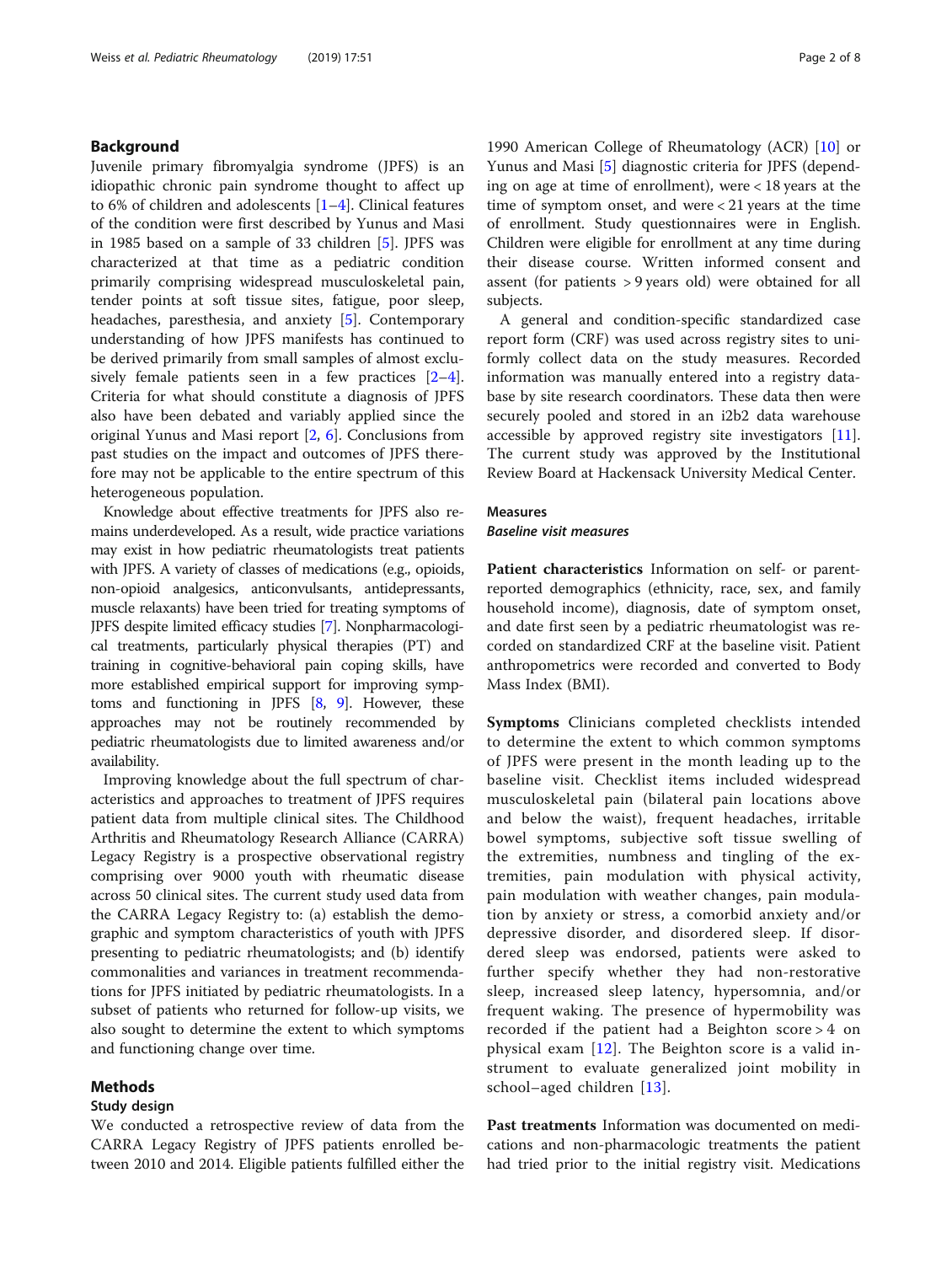were categorized as nonsteroidal anti-inflammatory drugs (NSAIDs), selective serotonin reuptake inhibitors (SSRIs), tricyclic antidepressants, serotonin norepinephrine reuptake inhibitors (SNRIs), gamma-aminobutyric acid (GABA) analogues, and opioids. Non-pharmacologic treatments queried included PT, herbals/supplements, therapeutic massage, meditation, chiropractic, acupuncture/ acupressure, yoga, hypnosis, and craniosacral therapy.

Pain intensity Average pain intensity over the past week was rated by patients who were at least 10 years of age using a  $0-10$  numeric rating scale (NRS)  $(0 = \text{``no pain''})$ and  $10 =$  "very severe pain"). The NRS is a well-established measure for pediatric populations [\[14\]](#page-7-0). Parent proxy reports (using a 0–10 NRS) were obtained in children under 10 years of age.

Functional ability and health-related quality of life The Childhood Health Assessment Questionnaire (CHAQ) was completed by patients (or caregiver proxies if patients were less than 10 years of age) as a measure of the impact of fibromyalgia on daily functioning [\[15\]](#page-7-0). This questionnaire includes questions about functional ability over the past week across eight categories: dressing, grooming, arising, eating, walking, hygiene, reach, and grip. Item scores range from 0 to 3 and are averaged to form a total "Disability Index" score (ranging from 0 to 3), with higher scores indicating greater functional disability.

Patients (10 years or older) or caregivers also completed two global ratings pertaining to the patient's health status  $[16]$  $[16]$ . On the first, patients/caregivers were asked to consider the ways their/their child's condition affects them and rate on a 0–10 scale ("very well" to "very poor") how the patient is doing, with higher numbers indicating poorer well-being. On the other, patients/caregivers were asked to rate the patient's overall health-related quality of life (HRQOL) on a 5-point scale ("excellent" to "very poor"), with higher scores indicating poorer health-related quality of life. In addition, the patients' functional ability was assessed using the ACR functional class rating. This measure is a physician rating of the patient's functioning on a 1–4 scale ranging from "able to perform usual activities of daily living" to "limited in ability to perform usual self-care, vocational, and avocational activities." [[17\]](#page-7-0)

Recommended treatments Treatments recommended or provided at the baseline visit by a pediatric rheumatologist were documented by the clinician/research nurse on a CRF. Choices appearing on the form included the following: psychoeducation about chronic pain, sleep hygiene education, graduated aerobic exercise, medications for pain, PT, general counseling, cognitive-behavioral therapy (CBT), biofeedback-assisted relaxation training, and other

specialty referral (including psychiatry, pain clinic, rehabilitation clinic, or integrative medicine clinic).

#### Follow-up measures

For patients completing the baseline visit and returning for a follow-up visit, the checklists of disease symptoms, pain intensity rating, and functioning and quality of life measures were repeated to gauge stability of these variables over time. Patient adherence to treatment recommendations was also documented, along with reasons for the patient/family not pursuing recommendations if applicable (i.e., service not available, not covered by insurance, patient/family disinterest, or "other").

# Statistical analyses

Descriptive statistics (frequency counts and estimates of central tendency and variability as applicable) were used to summarize data from the baseline visit on patient demographics, symptoms, pain intensity, indices of functioning and well-being, and treatments tried and recommended. Age and sex differences in symptoms, treatments, and the indices of functioning and well-being were explored using point-biserial correlations ( $r_{\rm bs}$ ), chi-square analyses ( $\chi^2$ ), or independent samples  $t$ -tests as applicable. SPSS<sup>®</sup> software (IBM) version 24.0 was used for these analyses.

To evaluate changes in symptoms and functioning following the baseline visit, multilevel growth modeling using HLM version 7.0 (Scientific Software International Inc.) was used. Only those in the sample with at least one follow-up visit were included in these analyses. In these models, time elapse since the baseline visit was specified as a predictor of changes in endorsed symptoms, pain intensity, and scores/ratings on the functioning and well-being indices. For the dependent variables that were coded as binary (i.e., presence of a given symptom), a logistic model was specified with a Poisson distribution and logit link function [[18](#page-7-0)]. Significant positive values for the estimated time coefficient from these models indicate a reliable increase in the likelihood of the item being endorsed (for symptoms) or increased impairment in the functioning and well-being indices; significant negative values for the time coefficient indicate the opposite. Age, sex, symptom duration, and self-reported adherence to initial recommendations were evaluated as moderators of changes over time in these variables. We found no significant concerns emerged regarding model misfit based on the model specifications we used.

# Results

# Patient and condition characteristics

Table [1](#page-3-0) provides summary information on patient characteristics and symptoms reported at the baseline visit. Data were available from 201 patients (33 males) with JPFS enrolled across 23 unique clinical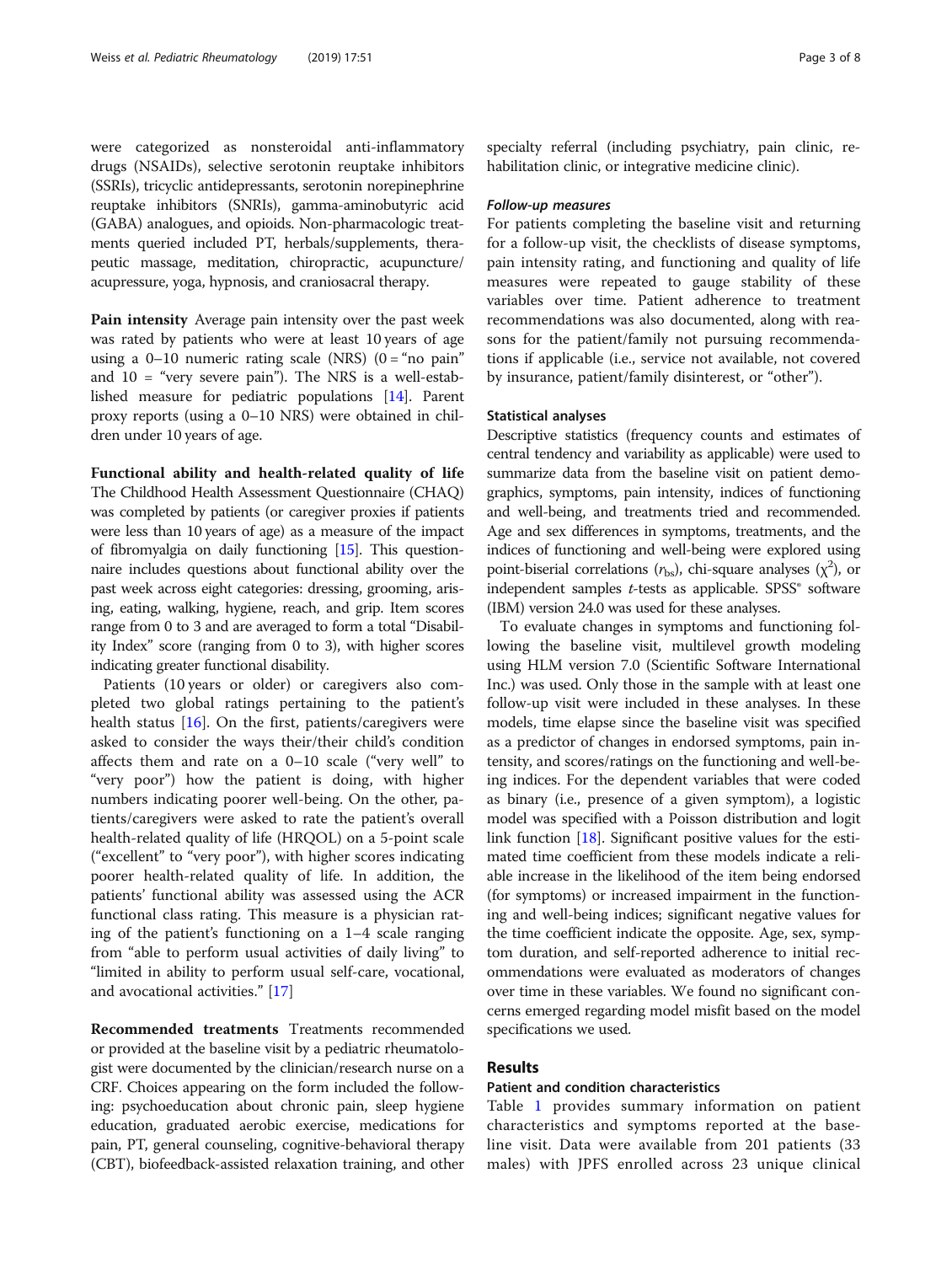<span id="page-3-0"></span>Table 1 Baseline demographic and clinical characteristics of patients with juvenile primary fibromyalgia syndrome in the CARRA Legacy Registry

| Variable                                                     | Value          |
|--------------------------------------------------------------|----------------|
| Age in years at diagnosis (Mean $\pm$ SD)                    | $15.4 \pm 2.2$ |
| Sex (n, %)                                                   |                |
| Male                                                         | 33 (16%)       |
| Female                                                       | 168 (84%)      |
| Race (n, %)                                                  |                |
| White                                                        | 171 (85%)      |
| Black/African-American                                       | 15 (8%)        |
| American Indian or Alaskan Native                            | $1(1\%)$       |
| Asian                                                        | 4 (2%)         |
| Mixed race                                                   | 5 (2%)         |
| Other                                                        | 5 (2%)         |
| Ethnicity $(n, %)$                                           |                |
| Not Hispanic                                                 | 167 (83%)      |
| Hispanic                                                     | 34 (17%)       |
| Annual household income (n, valid %)                         |                |
| $<$ \$25,000                                                 | 23 (15%)       |
| \$25-\$49,999                                                | 18 (12%)       |
| \$50-\$74,999                                                | 29 (19%)       |
| \$75-\$99,999                                                | 22 (14%)       |
| \$100-\$150,000                                              | 34 (22%)       |
| > \$150,000                                                  | 30 (19%)       |
| Unknown/missing                                              | 45             |
| Body Mass Index (Mean $\pm$ SD)                              | $24.2 \pm 6.1$ |
| Symptom duration in years prior to diagnosis (Mean $\pm$ SD) | $1.7 \pm 2.1$  |
| Symptoms endorsed for past month                             |                |
| Widespread musculoskeletal pain                              | 164 (91%)      |
| Pain modulation with anxiety or stress                       | 121 (80%)      |
| Pain modulation with physical activity                       | 117 (75%)      |
| Frequent headaches                                           | 111 (68%)      |
| Pain modulation with weather change                          | 86 (61%)       |
| Nonrestorative sleep                                         | 94 (52%)       |
| Frequent awakenings                                          | 75 (42%)       |
| Increased sleep latency                                      | 74 (41%)       |
| Numbness and tingling of extremities                         | 48 (32%)       |
| Anxiety and/or depression                                    | 40 (28%)       |
| Hypermobility on exam                                        | 35 (28%)       |
| Subjective soft tissue swelling of extremities               | 32 (22%)       |
| Irritable bowel symptoms                                     | 24 (16%)       |
| Hypersomnia                                                  | 25 (14%)       |

sites. Ages at the baseline visit ranged from 9 to 20 years  $(mean = 15.4, SD = 2.2)$ . Most patients identified as Caucasian/White (85%) and non-Hispanic (83%). Reported annual household income was fairly evenly distributed across categories (median =  $$75-100$  K/year). All patients except one reported having health insurance. Patient BMIs recorded at the baseline visit ranged from 13.6 to 50.6  $(mean = 24.2, SD = 6.1)$ . Patients reported being symptomatic for a mean of 1.7 years (SD = 2.2 years; range  $0-11.8$ ) years) prior to their first visit to a pediatric rheumatologist. Thirty-six patients (18%) endorsed having a family history of fibromyalgia. Greater household income was associated with less time elapse between reported initial symptom onset and evaluation with a pediatric rheumatologist ( $r = -.21$ ,  $p = .01$ ); no other demographic variables were significantly associated with this time elapse.

The most commonly reported symptoms endorsed by patients at the baseline visit included widespread musculoskeletal pain (91%), fatigue (84%), disordered sleep (82%), and headaches (68%). Most patients also reported pain modulation by stress (80%), physical activity (75%), and weather changes (61%). There were no significant age or sex differences in symptoms endorsed except for numbness/tingling, which was more often endorsed in females than males (36% versus 13% respectively,  $x^2 = 5.09$ ,  $p = 0.03$ ).

Sixty-six patients (37% of the initial sample of the JPFS cohort in the registry) returned for a follow-up visit with their pediatric rheumatologist between 0.2 to 2.5 years from the baseline visit (mean =  $0.9$ , SD =  $0.5$  years). The number of follow-up visits available during the time period sampled ranged from 1 (68% of the follow-up sample) to 5 (2% of the follow-up sample). Of the follow-up sample, 82% of patients were female and ranged in age from 9 to 21 years (mean =  $15.0$ , SD =  $2.28$  years). There were no significant differences in known demographic characteristics between those in the initial cohort who did and did not return for follow-up visits.

#### Previous treatments

Table [2](#page-4-0) lists treatments tried as reported at the baseline visit. For pharmacological treatments, 39% of the sample reported no prior use at all, 38% reported prior use of one medication type, and 23% reported trials of at least two medication types. The most common medication previously tried was NSAIDs (27%). The least common medication tried was opioids (4%). There was no relationship of age with prior use of any of the medication categories. The only sex difference was that a higher proportion of males reported using a GABA agonist (26% versus 8%,  $\chi^2$  = 7.95,  $p < 0.01$ ).

About two-thirds (67%) of patients reported no prior use of any of the listed non-pharmacologic options. The most common non-pharmacologic treatment tried was PT (21%), and the least common was craniosacral therapy (two patients). Increasing age was modestly but reliably associated with reported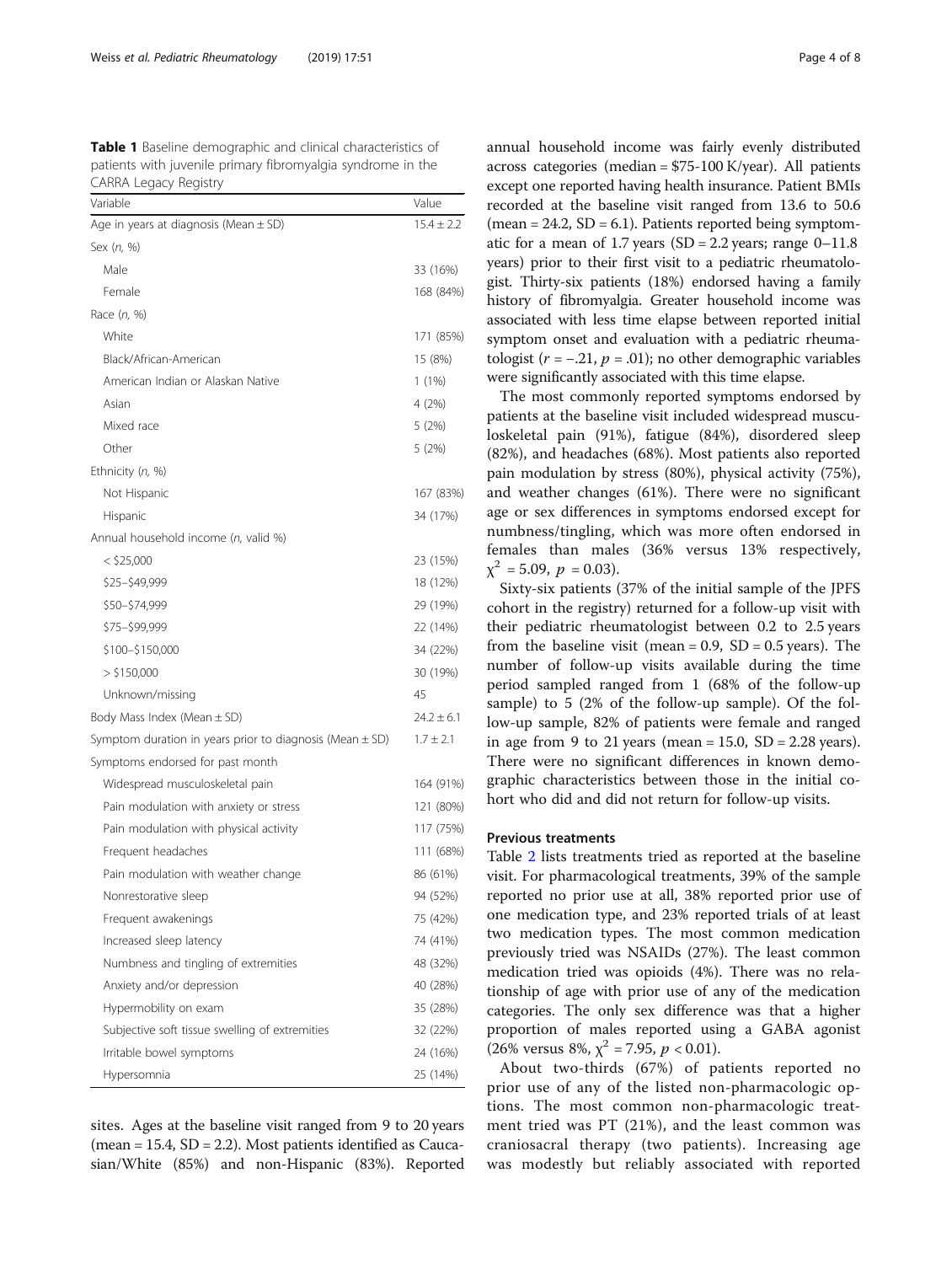<span id="page-4-0"></span>

| <b>Table 2</b> Treatments tried and recommended for juvenile |  |  |
|--------------------------------------------------------------|--|--|
| primary fibromyalgia syndrome patients                       |  |  |

| Treatments                                           | % of sample |
|------------------------------------------------------|-------------|
| Pharmacological treatments previously tried          |             |
| Daily non-steroidal anti-inflammatory drugs          | 27%         |
| Selective serotonin reuptake inhibitors              | 17%         |
| Tri-cyclic antidepressants                           | 17%         |
| Gamma-aminobutyric acid analogues                    | 11%         |
| Selective norepinephrine reuptake inhibitors         | 5%          |
| Opioids                                              | 4%          |
| Non-pharmacological treatments previously tried      |             |
| Physical therapy                                     | 21%         |
| Herbals and supplements                              | 9%          |
| Therapeutic massage                                  | 16%         |
| Mindfulness/meditation                               | 12%         |
| Chiropractic                                         | 6%          |
| Acupuncture/acupressure                              | 5%          |
| Yoga                                                 | 4%          |
| <b>Hypnosis</b>                                      | 2%          |
| Craniosacral therapy                                 | 1%          |
| Treatments recommended or provided at baseline visit |             |
| Psychoeducation on chronic pain                      | 92%         |
| Graduated aerobic exercise program                   | 76%         |
| Sleep hygiene education                              | 70%         |
| Physical therapy referral                            | 57%         |
| General counseling referral                          | 53%         |
| Medications                                          | 51%         |
| Referral to pain clinic                              | 46%         |
| Cognitive-behavioral therapy referral                | 42%         |
| Biofeedback referral                                 | 8%          |
| Referral for psychiatric evaluation                  | 4%          |
| Referral for integrative medicine evaluation         | 3%          |
| Referral to rehabilitation clinic                    | 1%          |

use of some of the non-pharmacologic strategies, including meditation ( $r_{\rm pb}$  = .20,  $p$  < .01), hypnosis  $(r_{\text{pb}} = .17, p = .03)$ , and yoga  $(r_{\text{pb}} = .19, p = .01)$ . The only significant sex difference observed was that males proportionately more often reported use of herbal remedies than females (22% versus 7%,  $\chi^2$  = 6.06,  $p = .01$ ).

## Initial pain and functional status

Pain scores at the baseline visit on average were in the moderate to severe range (mean =  $6.3/10$ , SD = 2.4). Pain ratings did not significantly differ by sex or age. Scores on the functional disability and well-being measures were broad in range but on average indicated mild to moderate impairment (mean for CHAQ = .77, SD = .57; mean for subjective well-being rating  $= 5.1$ , SD  $= 2.2$ ; mean for global rating of  $HRQOL = 3.0$ ,  $SD = .84$ ; median for current ACR class = Class 2). There were no age differences on the functioning and well-being measures. Males were found to be reliably more disabled than females based on the CHAQ measure (1.02 versus .70, t (199) = 4.12,  $p < .01$ ). Males were also found to have worse HROOL when compared to females (3.3) versus 2.9,  $t(194) = 2.01$ ,  $p = .04$ ).

# Treatments recommended

Table 2 also lists treatments recommended by rheumatologists at the baseline visit. In almost all cases (92%), providers reported doing education about chronic pain. Education on sleep hygiene and recommendations to begin a graduated aerobic exercise program also were common (70 and 76% of patients, respectively). For about half of patients (51%), medications were recommended. The most common referrals made included a referral to physical therapy (57% of patients), to general counseling (53% of patients), and to a pediatric or general pain clinic (46% of patients); patients were rarely referred to psychiatry (4%), integrative medicine (3%), or rehabilitation (1%). Only a minority of patients referred for outside services returned for follow-up with the rheumatologist during the study time period (36% of pain clinic referrals, 36% of counseling referrals, 26% of PT referrals, and 25% of CBT referrals).

## Treatments pursued

Of the 66 patients returning for follow-up visits during the study period, the majority (68%) of patients/parents reported doing most or all of the treatments recommended from the baseline visit; 28% reported doing some of the recommended treatments, and 4% reported doing none of the recommended treatments. The most common reasons for not pursuing the recommended treatment(s) included disinterest (16%), insurance failing to cover the treatment (8%), and the treatment not being available in the patient's area (2%).

# Changes in symptoms and functional status over time

There was a reduced likelihood of reporting widespread pain over time since the baseline visit ( $b = -0.57 \pm 0.22$ , t (91) =  $-$  2.53,  $p = 0.01$ ). Otherwise, symptoms reported at the baseline visit remained relatively constant over time. Indicators of function and well-being were found to either worsen over time since the baseline visit (for CHAQ:  $b = 10 \pm 0.05$ , t (91) = 2.05,  $p = 0.04$ ; for subjective well-being:  $b = 0.65 \pm 0.25$ ,  $t(91) = 2.61$ ,  $p = .01$ ) or remain relatively consistent (for HRQOL:  $b = .05 \pm 0.09$ ,  $t$  (91) = 0.53,  $p = .59$ ). Duration of symptoms prior to the first rheumatologist visit did not significantly moderate these results. Whether or not patients reported following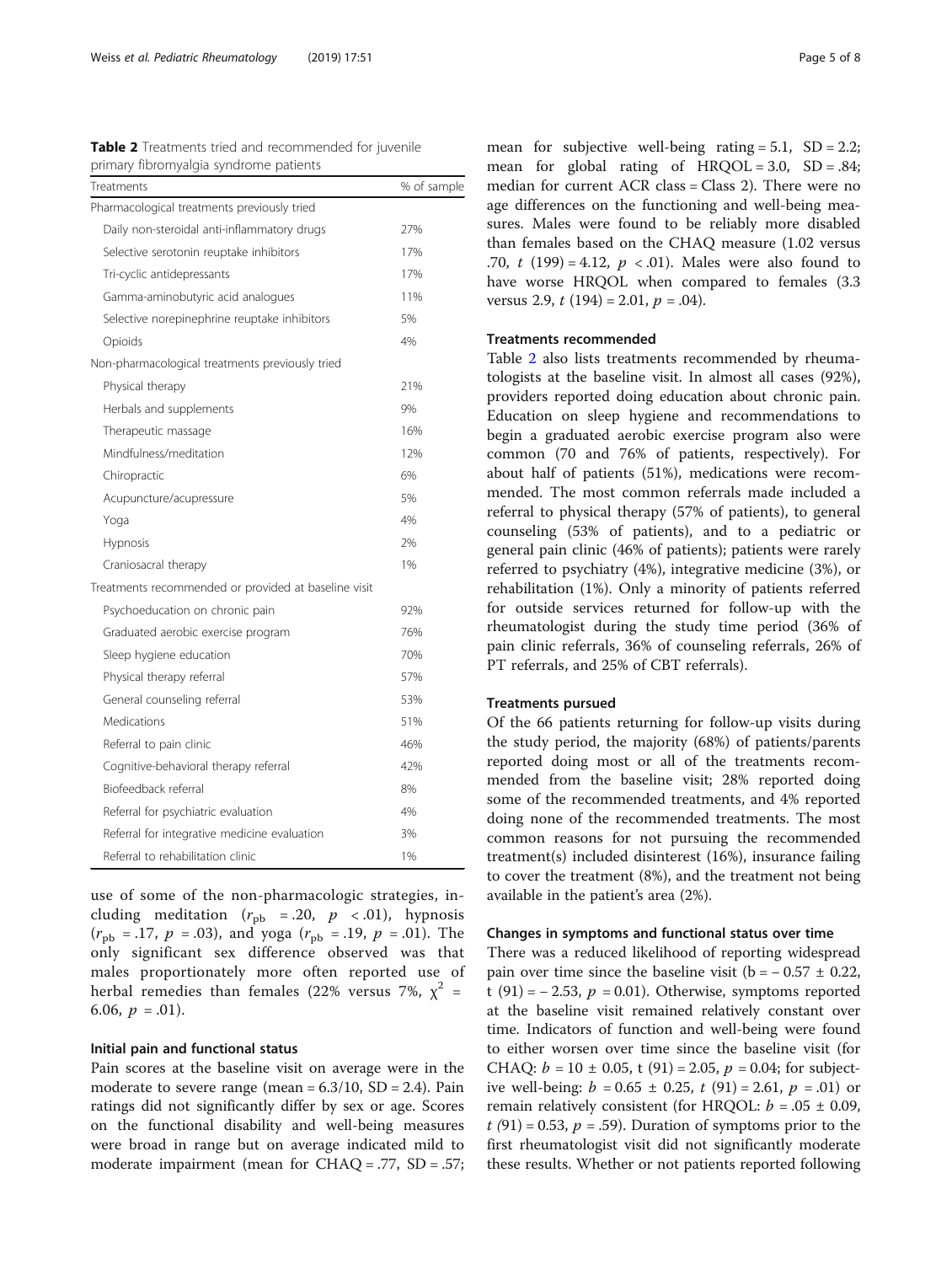over time was found to be even more pronounced in male patients ( $b = .1.53 \pm 0.58$ ,  $t (90) = 2.63$ ,  $p = .01$ . There were no other significant age or sex differences in changes in symptoms and functioning over time.

# **Discussion**

We sought to determine the demographic, clinical, and treatment characteristics of a representative sample of youth with JPFS patients who seek evaluation and treatment at pediatric rheumatology centers in North America. By virtue of using patient data from a registry in which multiple clinical sites participated, results of this study are thought to be relatively representative and generalizable to clinical samples of JPFS patients.

The majority of the JPFS patients in the registry cohort were White, non-Hispanic, adolescent females. These characteristics are similar to those observed in all studies of youth with juvenile fibromyalgia to date [\[2](#page-7-0), [3](#page-7-0), [5](#page-7-0), [8](#page-7-0), [19](#page-7-0)]. This may reflect demographic variation in family preferences and responses to symptoms of JPFS. Specifically, certain subgroups of patients with JPFS symptoms (e.g., ethnic minorities) may be less likely to seek treatment, or they may seek treatments in places not sampled by current studies. The demographic characteristics of this study population as well as other reported JPFS populations alternatively may suggest predisposing biological and/or environmental factors that are unique to this group [[2\]](#page-7-0). Despite the typical disproportionate representation of females in the study sample, however, our male subsample was up to fivefold larger than that of other studies of youth with JPFS. Thus, this study allowed for some unique provisional comparisons by sex in the characteristics and treatment of JPFS.

Results from the current study indicate that pain in youth with JPFS is generally rated as moderate to severe in intensity. Stress, physical activity, and weather were identified by the majority of patients as exacerbating pain. Other symptoms found to be most frequently reported included fatigue, disordered sleep, and headaches. Conversely, symptoms more rarely endorsed (reported by less than one-third of the sample) included hypermobility, subjective soft tissue swelling, and IBS. Symptoms were found to be associated with moderate and enduring levels of impairment in functioning and well-being. The phenotypic characteristics observed in this study are largely consistent with data from other studies. In particular, pain scores from the current study  $(M =$  $6.3 \pm 2.4/10$ ) were comparable to, or slightly higher than, those reported in other studies of JPFS [[8,](#page-7-0) [19](#page-7-0)]. Generalized aches, headaches and sleep disturbance were also found to be the most commonly reported symptoms (> 70%) in another cohort study [[20\]](#page-7-0), although relatively few patients in that study reported fatigue (20%, versus 84% in the current study). Most research on youth with JPFS has similarly found enduring moderate to severe functional impairment [\[19\]](#page-7-0). Results of our study therefore corroborate previous studies in their description of common presenting characteristics of patients with JPFS. Few sex differences were observed in these common presenting symptoms. However, males with JPFS reported higher levels of impairment in functioning and well-being. To our knowledge this has not been previously reported. This finding may have implications for the importance of recognition and diagnosis of JPFS symptoms in males presenting to pediatric rheumatology clinics.

Patients with JPFS reported about an 18 month time elapse on average between onset of symptoms and initial rheumatology evaluation. Other studies similarly have reported that symptoms may be present for many months prior to a correct diagnosis of JPFS [\[20](#page-7-0), [21](#page-7-0)]. However, results of the current study were based on a multinational sample and 23 clinical sites. Thus, the observed delay in being evaluated in rheumatology is unlikely to be solely a reflection of barriers or trends that are peculiar to a particular site or region. During the waiting period, patients may see multiple providers and receive many tests or potentially risky or contraindicated treatment recommendations before receiving a diagnosis of JFPS. Data on prior treatments from the current study did suggest that a minority of patients had tried treatments with unknown or questionable efficacy (e.g., daily NSAIDs, opioids, chiropractic manipulation), whereas the majority had not yet been treated at all. Pain and functional limitations recently have been found to increase with a longer delay between symptom onset and appropriate diagnosis [\[22\]](#page-7-0). These findings collectively suggest that early identification and diagnosis is a critical unmet need for JPFS, one likely requiring optimized classification criteria and education of those providers most likely to first encounter these patients.

Treatments recommended or implemented in pediatric rheumatology for patients with JPFS were partly consistent with evidence-based care [[23](#page-7-0)]. We are unable to determine from this study, however, the quality of the recommendations, education, and referrals provided. The most commonly prescribed or implemented interventions by pediatric rheumatologists based on this study included education on chronic pain, graduated aerobic exercise, sleep hygiene education, PT, and counseling. Aerobic and strength training exercises have evidence of being a safe and effective treatment for fibromyalgia symptoms [[9](#page-7-0)]. Although the efficacy of general counseling for youth with fibromyalgia is unstudied, cognitive-behavioral therapy (CBT) has an established evidence base  $[8]$  $[8]$ . In the case of PT and CBT, however, motivation to participate may be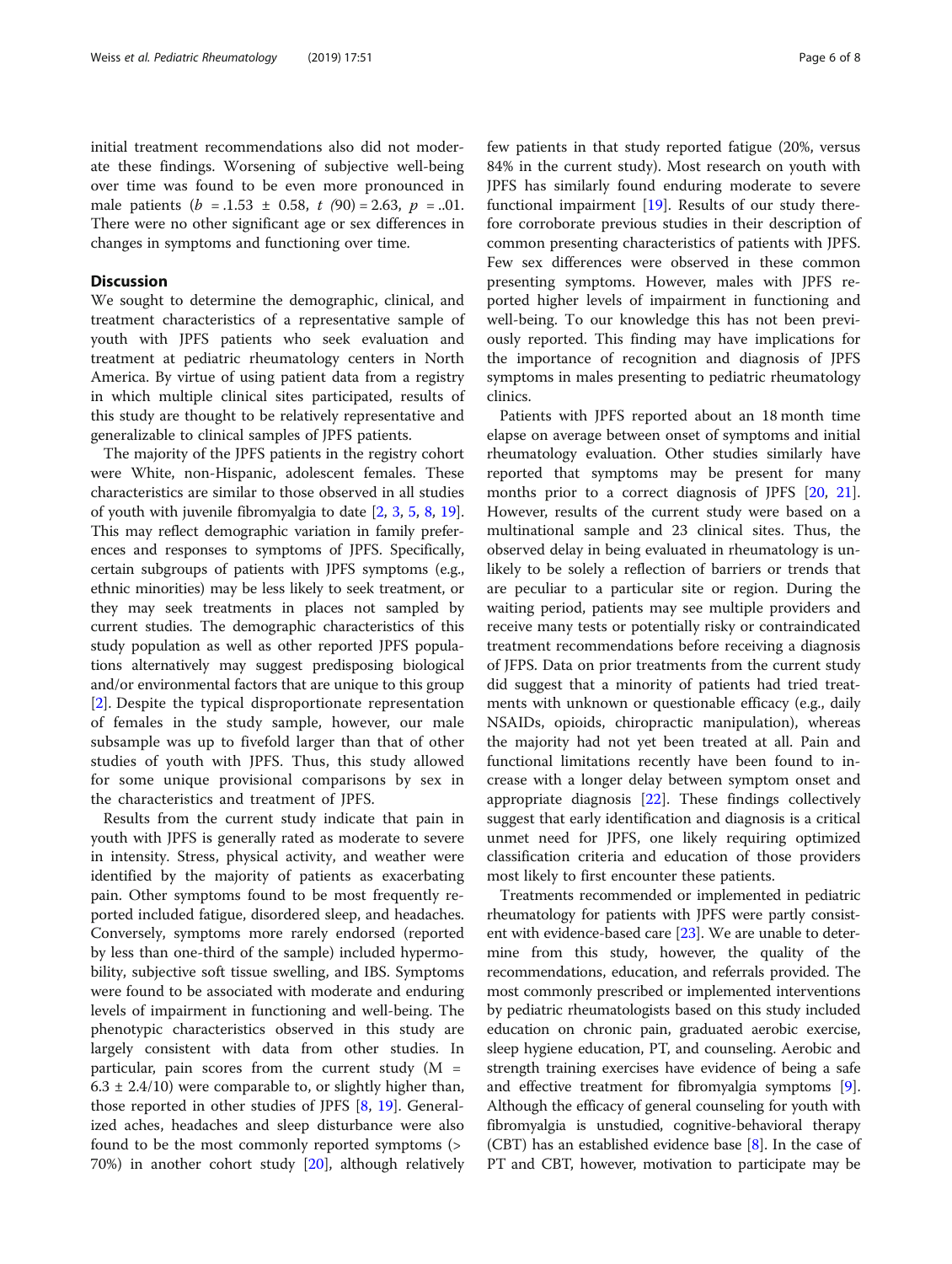low and result in poor follow-through and adherence, which in turn may impede symptom improvement. In the case of CBT for pain management, there may also be limited access to qualified providers to implement this treatment, and it is not yet known if remote options (e.g., telehealth, mobile applications) are equally efficacious replacements [\[24\]](#page-7-0). The majority of patients in the current study who returned for follow-up visits self-reported that they had followed most or all treatment recommendations, albeit we could not confirm the accuracy of these reports. Those reporting they did not follow recommendations, however, indicated motivation/interest as the primary barrier rather than access problems.

For about half of patients, pediatric rheumatologists also reported starting or changing medications. Although some medications (duloxetine, milnacipran, pregablin) are Federal Drug Administration (FDA) approved for treating fibromyalgia in adults, there are no FDA-approved medications for the treatment of JPFS. There also is weak agreement [\[25](#page-7-0)] on the benefits of medications prescribed off-label for fibromyalgia symptoms [[7](#page-7-0), [23\]](#page-7-0). Taken together, our study results suggest that pediatric rheumatology providers may benefit from collaborative efforts that help them recognize and treat JPFS using evidence-based, easily accessible, and practical treatment strategies. Historically such education has been minimally available during medical training [[26\]](#page-7-0). Pediatric rheumatology fellowships should also consider increasing their focus on training in pharmacologic and non-pharmacologic pain management.

Results of this study should be interpreted with consideration of known limitations. Patients enrolled in the registry were seeking treatment in pediatric rheumatology, were able to speak and read English, and were enrolled by a subset of the total sites involved in the overall CARRA Legacy Registry. Thus, the resulting sample still may not be entirely reflective of the general population of youth with JPFS. Additionally, only about one-third of the baseline sample returned to contribute data at follow-up visits. The patients who returned for follow-up visits may be those whose symptoms are most refractory to treatment. If this were the case, the observed maintenance or worsening of symptoms and poor functioning over time may not accurately reflect trajectories of most patients.

Measures used to evaluate pain, functioning and wellbeing in the CARRA Legacy Registry also were selected for use across conditions seen in pediatric rheumatology. Although beneficial for cross-condition comparisons, some measures have less known specificity and utility for chronic pain. For example, whereas the Childhood Health Assessment Questionnaire is sensitive to the selfcare and fine motor difficulties that can be common in other pediatric rheumatic diseases, it may not fully

capture the range of physical, psychosocial, and academic impairments for youth with JPFS. Relatedly, a single measure of pain (pain intensity) was pragmatic to implement to quantify pain across conditions but does not fully reflect the features and dynamics of pain in JPFS. Use of other patient-reported outcome measures more commonly used in pediatric chronic pain studies to quantify pain and functional limitations, such as pain diaries and the Functional Disability Inventory, [\[27](#page-7-0)] may have produced different and more comprehensive findings.

# Conclusions

Overall, the current study further establishes that the main symptoms of JPFS are persistent and moderately disabling for many youth, with a subset of patients having minimal improvement despite at least some components of evidence-based care being implemented in pediatric rheumatology. Future research suggested by the study results should further explore gender differences among patients with JFPS, identification of barriers to timely diagnosis and treatment, and identification of effective treatment options to implement in the practice of pediatric rheumatology.

#### Abbreviations

ACR: American College of Rheumatology; BMI: Body mass index; CARRA: Childhood Arthritis and Rheumatology Research Alliance; CBT: Cognitive behavioral therapy; CHAQ: Childhood Health Assessment Questionnaire; CRF: Case report form; FDA: Federal Drug Administration; GABA: Gamma-aminobutyric acid; HRQOL: Health-related quality of life; JIA: Juvenile idiopathic arthritis; JPFS: Juvenile primary fibromyalgia syndrome; MGA: Physician global assessment of disease activity; NRS: Numeric rating scale; NSAIDs: Nonsteroidal anti-inflammatory drugs; PT: Physical therapy; SNRIs: Serotonin norepinephrine reuptake inhibitors; SSRIs: Selective serotonin reuptake inhibitors

#### Acknowledgements

We would like to thank all participants and hospital sites that recruited patients for the CARRA Legacy Registry. The authors thank the following CARRA Registry site principal investigators and research coordinators: L. Abramson, E. Anderson, M. Andrew, N. Battle, M. Becker, H. Benham, T. Beukelman, J. Birmingham, P. Blier, A. Brown, H. Brunner, A. Cabrera, D. Canter, D. Carlton, B. Caruso, L. Ceracchio, E. Chalom, J. Chang, P. Charpentier, K. Clark, J. Dean, F. Dedeoglu, B. Feldman, P. Ferguson, M. Fox, K. Francis, M. Gervasini, D. Goldsmith, G. Gorton, B. Gottlieb, T. Graham, T. Griffin, H. Grosbein, S. Guppy, H. Haftel, D. Helfrich, G. Higgins, A. Hillard, J.R. Hollister, J. Hsu, A. Hudgins, C. Hung, A. Huttenlocher, N. Ilowite, A. Imlay, L. Imundo, C.J. Inman, J. Jaqith, R. Jerath, L. Jung, P. Kahn, A. Kapedani, D. Kingsbury, K. Klein, M. Klein-Gitelman, A. Kunkel, S. Lapidus, S. Layburn, T. Lehman, C. Lindsley, M. MacgregorHannah, M. Malloy, C. Mawhorter, D. McCurdy, K. Mims, N. Moorthy, D. Morus, E. Muscal, M. Natter, J. Olson, K. O'Neil, K. Onel, M. Orlando, J. Palmquist, M. Phillips, L. Ponder, S. Prahalad, M. Punaro, D. Puplava, S. Quinn, A. Quintero, C. Rabinovich, A. Reed, C. Reed, S. Ringold, M. Riordan, S. Roberson, A. Robinson, J. Rossette, D. Rothman, D. Russo, N. Ruth, K. Schikler, A. Sestak, B. Shaham, Y. Sherman, M. Simmons, N. Singer, S. Spalding, H. Stapp, R. Syed, E. Thomas, K. Torok, D. Trejo, J. Tress, W. Upton, R. Vehe, E. von Scheven, L. Walters, J. Weiss, P. Weiss, N. Welnick, A. White, J. Woo, J. Wootton, A. Yalcindag, C. Zapp, L. Zemel, and A. Zhu.

#### Authors' contributions

JW contributed to the conception of the work, interpretation of the data, and initial drafting and subsequent editing of the manuscript. KS and AB contributed to the conception of the work and subsequent editing of the manuscript. MC